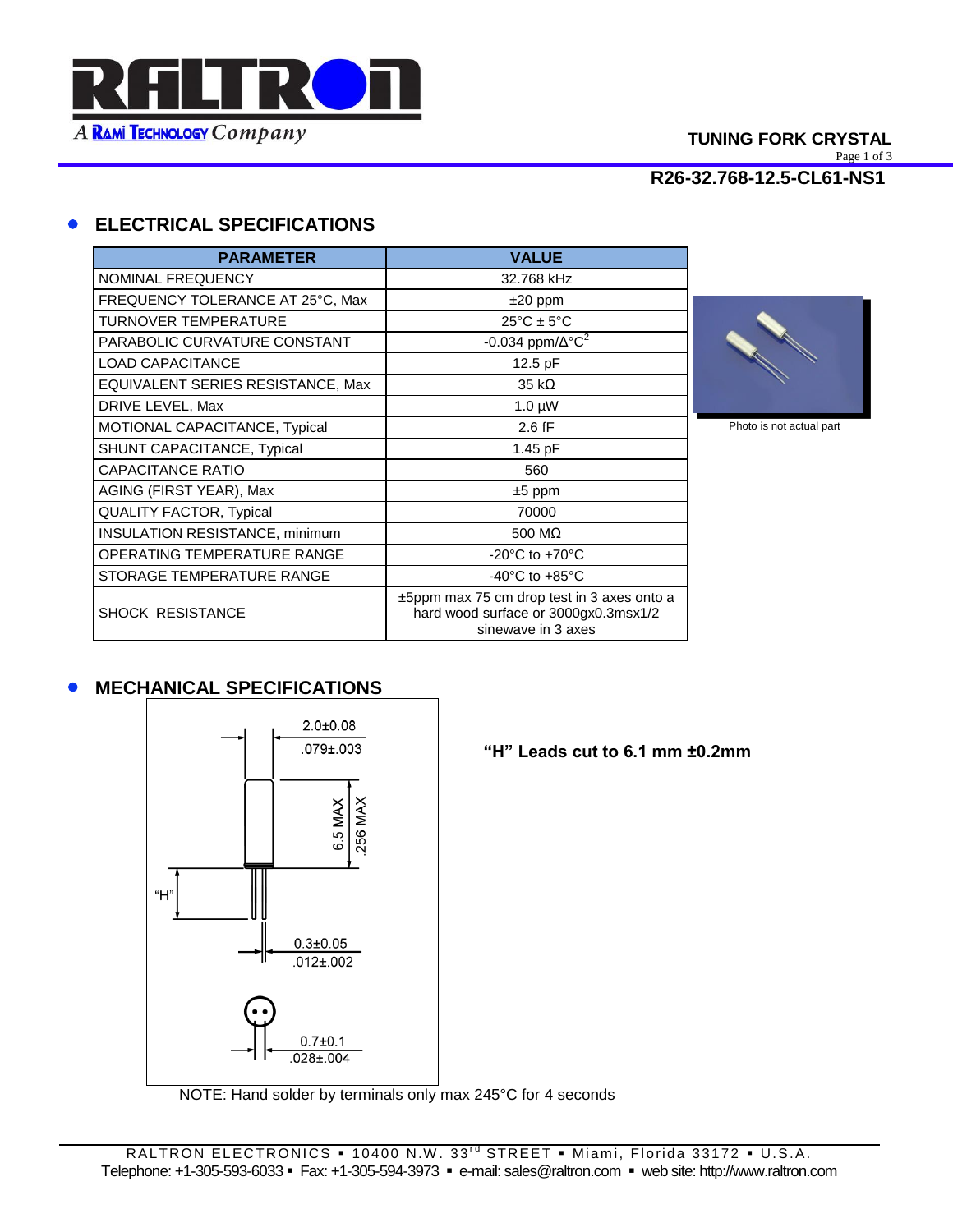

Page 2 of 3

**R26-32.768-12.5-CL61-NS1**

#### **WAVE SOLDER PROFILE**



| <b>Wave Solder profile</b>                                                    |                                      |                                      |  |
|-------------------------------------------------------------------------------|--------------------------------------|--------------------------------------|--|
| <b>Profile Feature</b>                                                        | <b>SnPb eutectic</b>                 | <b>Pb-Free</b>                       |  |
| Average ramp-up rate                                                          | $\sim$ 200 $^{\circ}$ C/second       | $~1200^{\circ}$ C/second             |  |
| Heating Rate during preheat                                                   | typical 1-2°/second<br>max 4°/second | typical 1-2°/second<br>max 4°/second |  |
| Final preheat temperature, T <sub>S</sub>                                     | $~130^{\circ}$ C                     | $~130^{\circ}$ C                     |  |
| Peak temperature, $T_P$                                                       | $235^{\circ}$ C                      | $260^{\circ}$ C                      |  |
| Time within $+0^{\circ}C / -5^{\circ}C$ of actual temperature, t <sub>p</sub> | 10 seconds                           | 10 seconds                           |  |
| Ramp-down rate                                                                | 5°C/second max.                      | 5°C/second max.                      |  |

 NOTE: This document should serve as recommendation only. Other parameters may also affect soldering, this profile does not guarantee absolute success. Soldering profile should be determined by the equipment manufacturer and customers' process engineer.

## **ENVIRONMENTAL**

| <b>PARAMETER</b>                | <b>VALUE</b>                |
|---------------------------------|-----------------------------|
| MOISTURE SENSITIVITY LEVEL      |                             |
| RoHS-2                          | 5/6 COMPLIANT, EXEMPTION 7a |
| <b>REACH SVHC</b>               | <b>COMPLIANT</b>            |
| HALOGEN-FREE                    | <b>COMPLIANT</b>            |
| <b>ESD CLASSIFICATION LEVEL</b> | N/A                         |
| <b>TERMINATION FINISH</b>       | Sn                          |